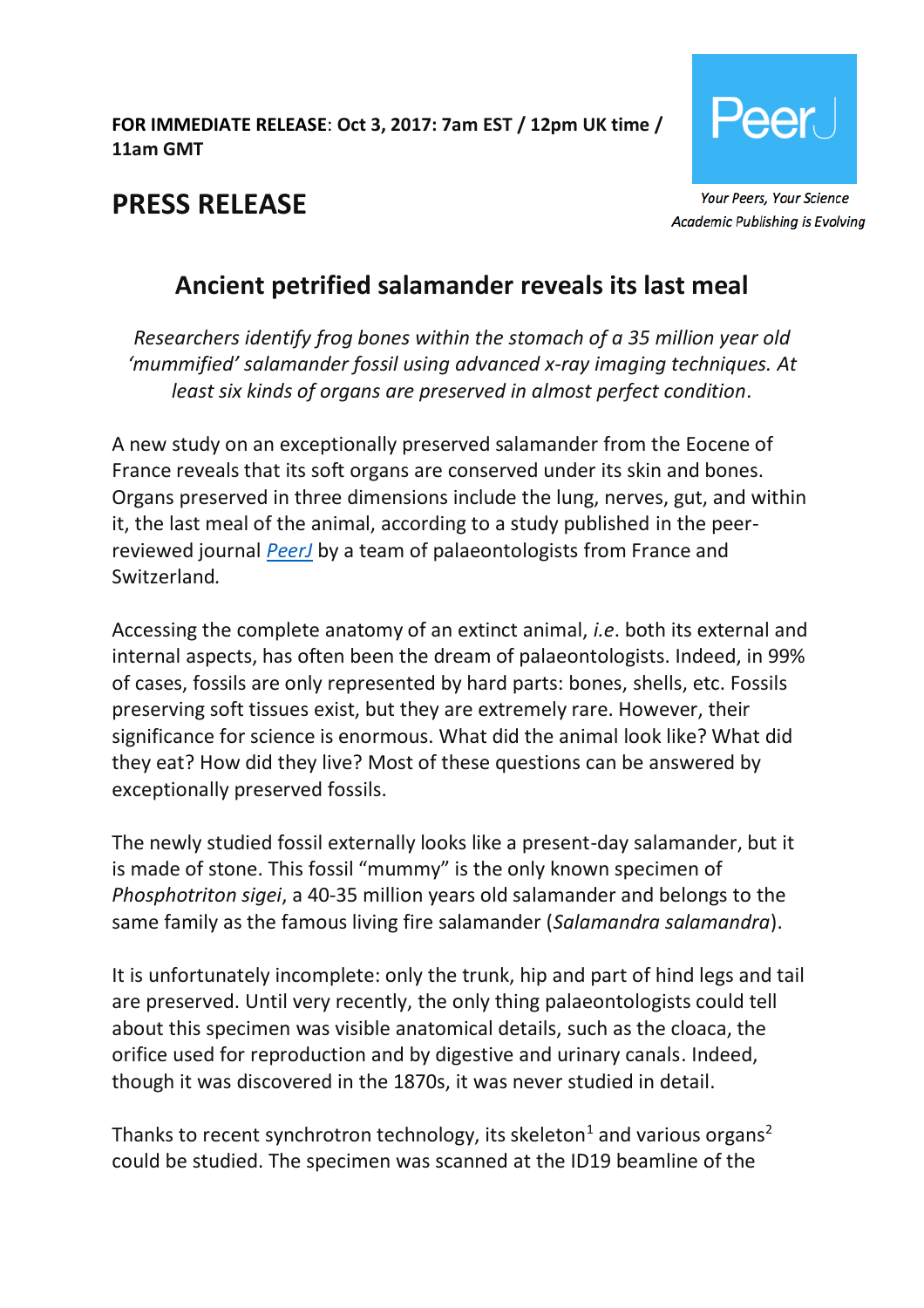European Synchrotron Radiation Facility (ESRF) in Grenoble (France). This modern technology gave access to an incredible level of details that could never have been achieved before without slicing the specimen into a series of thin sections.

The quality of preservation is such that looking at the tomograms (equivalent of radiograms) feels like going through an animal in the flesh. At least six kinds of organs are preserved in almost perfect condition, in addition to the skin and skeleton: muscles, lung, spinal cord, digestive tract, nerves, and glands.

But the most incredible is the preservation of frog bones within the stomach of the salamander. Salamanders almost never eat frogs or other salamanders, though they are known to be quite opportunistic. Was it a last resort meal or a customary choice for this species? This, unfortunately, will probably never be known.

These new results are described by Jérémy Tissier from the Jurassica Museum and the University of Fribourg in Switzerland, and Jean-Claud Rage and Michel Laurin, both from the CNRS/Museum national d'histoire naturelle/UPMC in Paris.

Author Michel Laurin notes, "This fossil, along with a few others from the same lost site, is the most incredibly well-preserved that I have seen in my entire career. And now, 140 years after its discovery, and 35 million years after the animal died, we can finally study it, thanks to modern technology. The mummy returns!"

#### References

1, **Tissier J, Rage J-C, Boistel R, Fernandez V, Pollet N, Garcia G, Laurin M. 2016.** Synchrotron analysis of a 'mummified' salamander (Vertebrata: Caudata) from the Eocene of Quercy, France. *Zoological Journal of the Linnean Society* **177:** 147–164.

2, **Tissier J, Rage J-C, Laurin M.** Exceptional soft tissues preservation in a mummified frog-eating Eocene salamander. PeerJ 5:e3861; DOI 10.7717/peerj.3861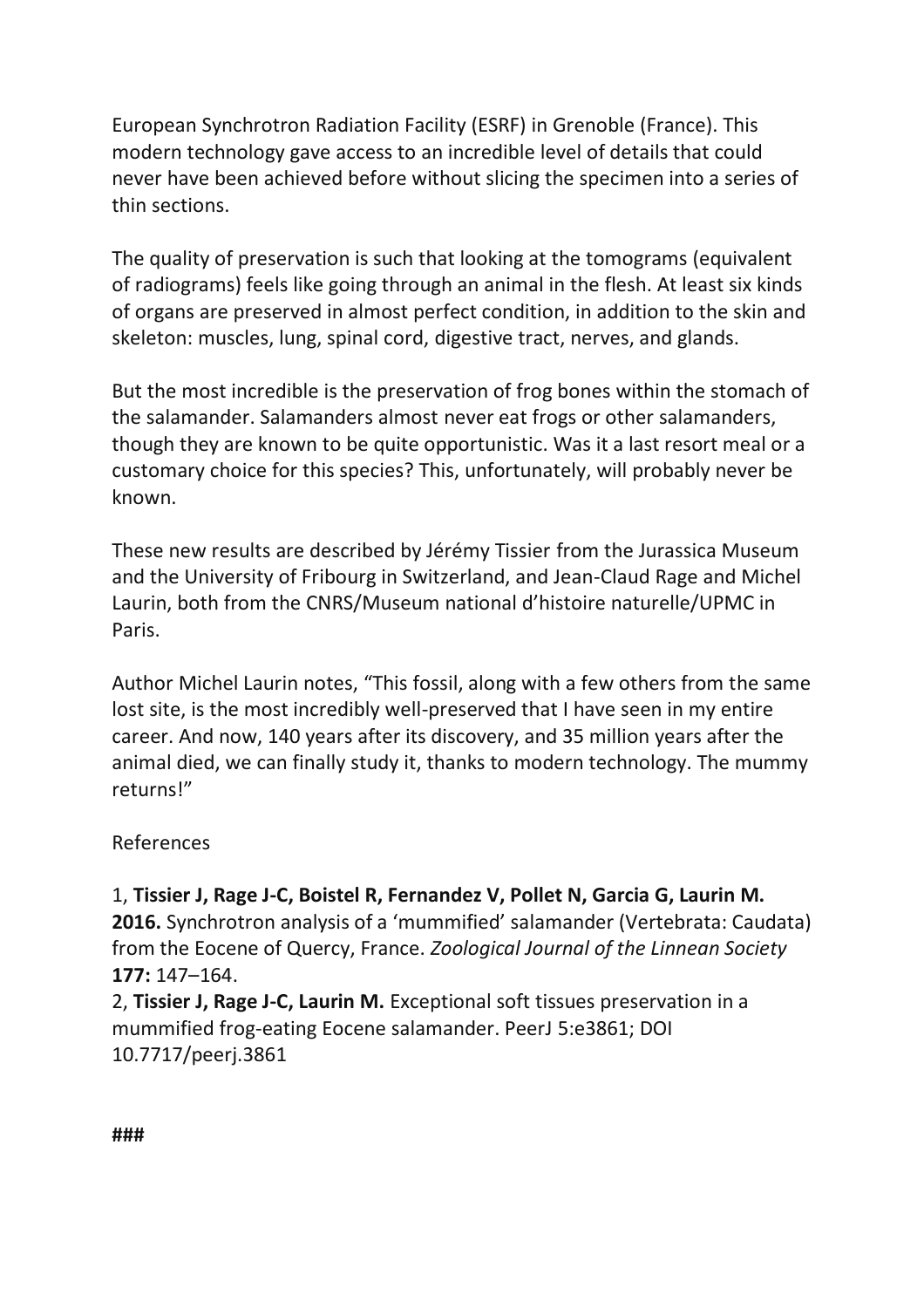**Images and Videos:**



**Image 1**: Fossil "mummy" of *Phosphotriton sigei*. (Credit: Jérémy Tissier CC BY)



**Image 2:** Synchrotron tomography permitted access to the inside of the "mummy". The skeleton and several organs are perfectly preserved. (Credit: Jérémy Tissier CC BY)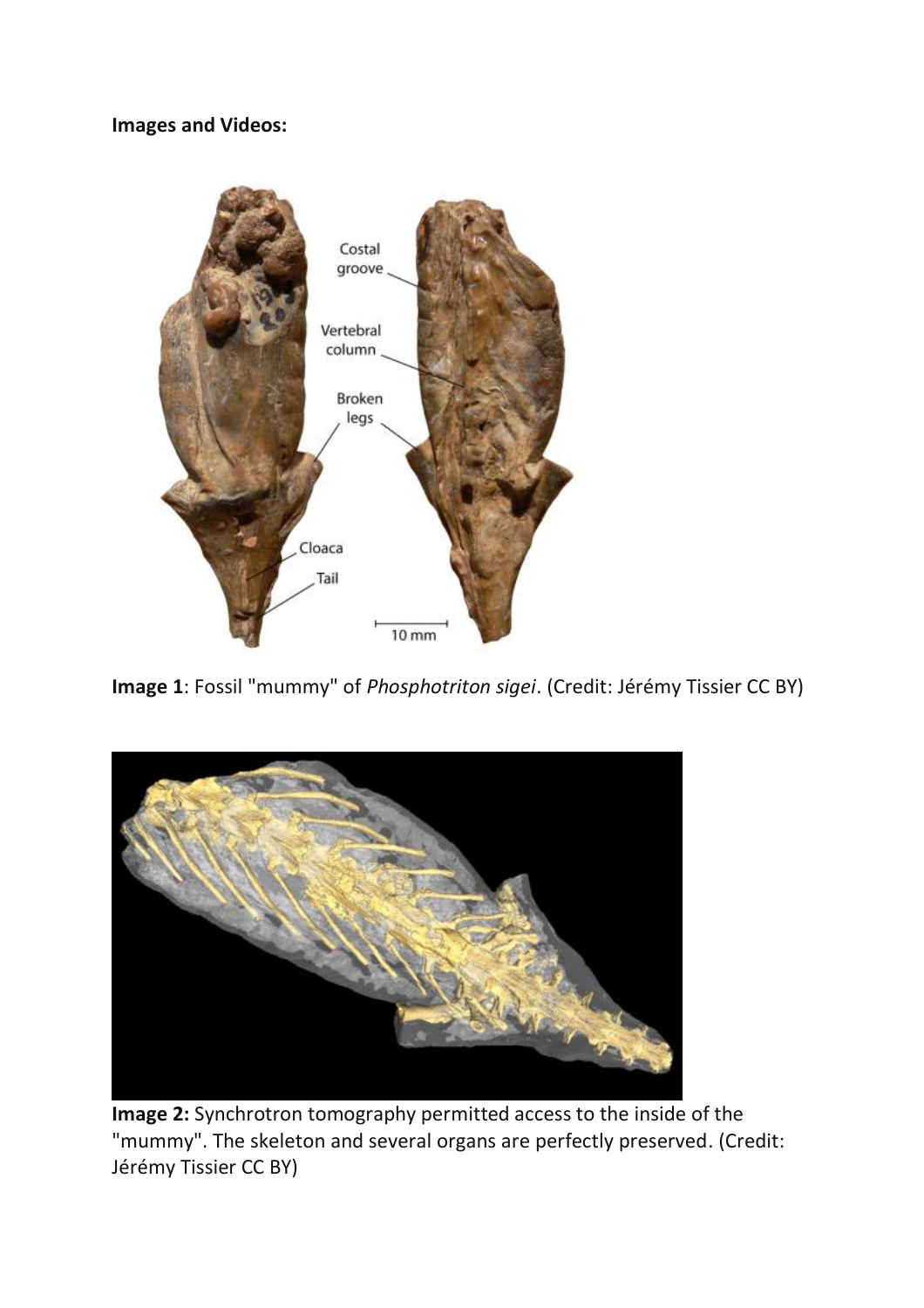

**Image 3:** Fossil specimen of *Phosphotriton sigei*, an exceptionally preserved 40- 35 million years old salamander (left part) and its internal organs conserved within it (right part). The skeleton, in grey, is perfectly preserved, as well as several soft organs such as the gut and lung. Within the stomach, the last meal of the animal is also preserved. Surprisingly, it fed on a frog, an extremely rare kind of prey for salamanders. Accessing the internal anatomy of this fossil without destroying it could only be achieved through modern synchrotron technology. (Credit: Jérémy Tissier CC BY)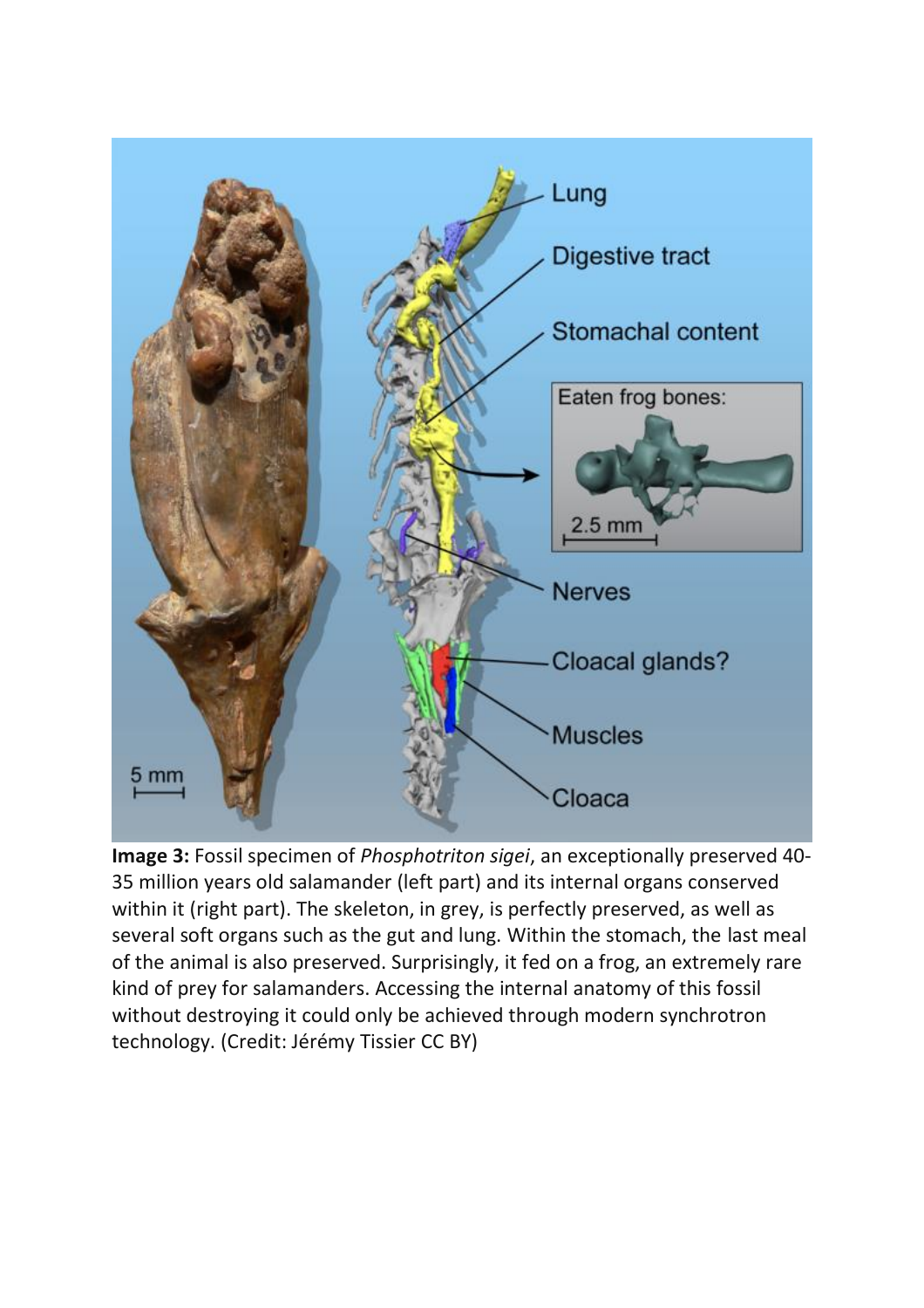

**Video A:** 3D reconstruction of the skeleton of *Phosphotriton sigei*. (Credit: Jérémy Tissier CC BY)



Video B: Frog bones preserved inside the stomach of the salamander. (Credit: Jérémy Tissier CC BY)

**Full Media Pack including images and videos:**  [https://drive.google.com/drive/folders/0B9P\\_b-ojuK1va1h4V3RXWHBlVTg](https://drive.google.com/drive/folders/0B9P_b-ojuK1va1h4V3RXWHBlVTg)

**###**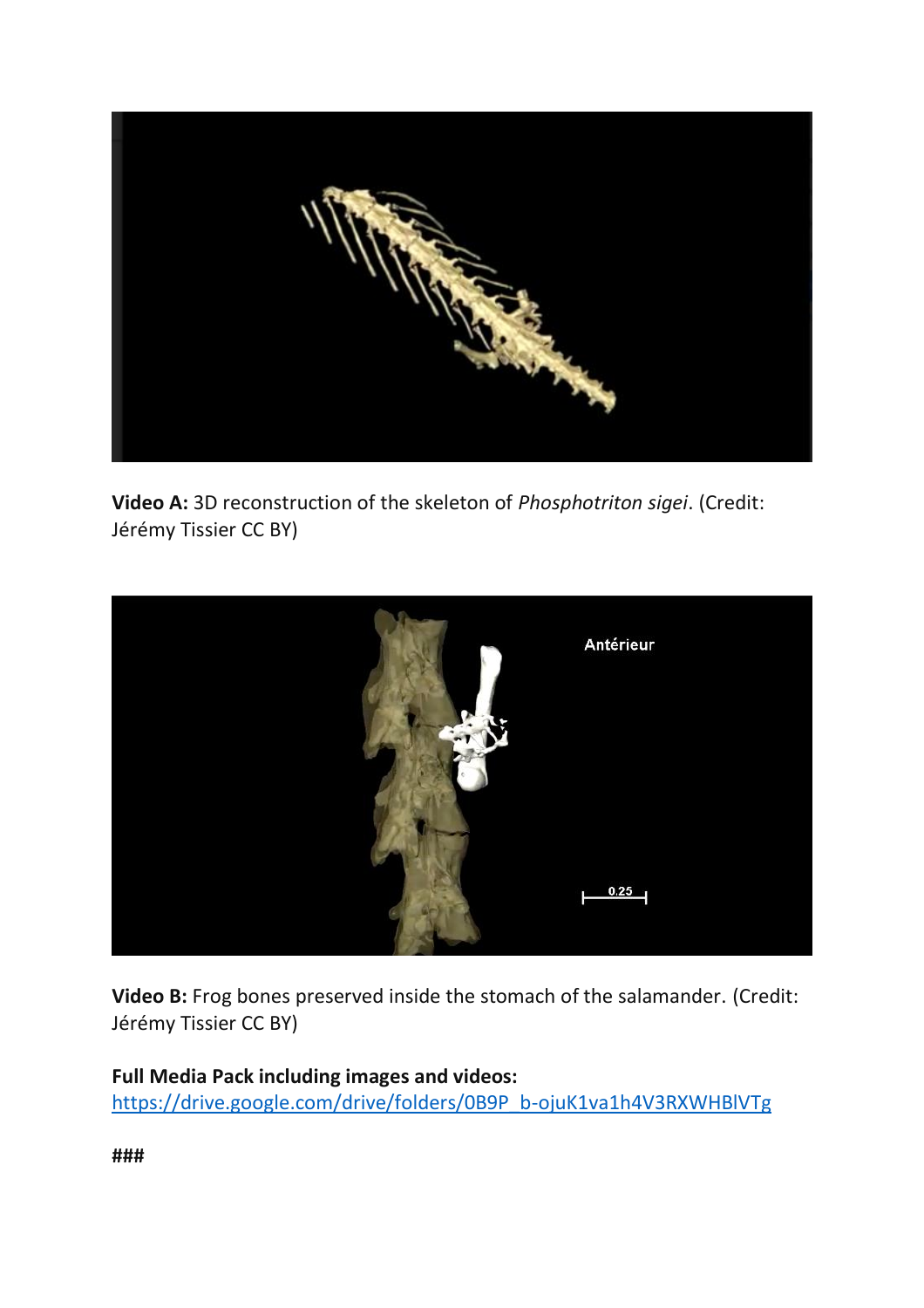**For Immediate Release:** 3 October, 2017 - 7 am EST; 12 midday UK local time; 11 am GMT (i.e. the date of publication)

**PDF of this Press Release:** static.peerj.com/pressReleases/2017/10/Press-Release-Tissier.pdf

**Link to the Published Version of the article**:<https://peerj.com/articles/3861> your readers will be able to freely access this article at this URL.

**Citation to the article**: Tissier et al. (2017), Exceptional soft tissues preservation in a mummified frog-eating Eocene salamander. PeerJ 5:e3861; DOI 10.7717/peerj.3861

**###**

### **About:**

**PeerJ** is an Open Access publisher of two peer-reviewed journals and a preprint server. PeerJ is based in San Diego, CA and the UK and can be accessed at [https://peerj.com/.](https://peerj.com/) PeerJ's mission is to help the world efficiently publish its knowledge.

All works published in PeerJ are Open Access and published using a Creative Commons license (CC-BY 4.0). Everything is immediately available—to read, download, redistribute, include in databases and otherwise use—without cost to anyone, anywhere, subject only to the condition that the original authors and source are properly attributed.

PeerJ has an Editorial Board of over 1,600 respected academics, including 5 Nobel Laureates. PeerJ was the recipient of the 2013 ALPSP Award for Publishing Innovation. PeerJ Media Resources (including logos) can be found at: <https://peerj.com/about/press/>

**###**

## **Media Contacts**

**For the authors:** Jérémy Tissier [jeremy.tissier@jurassica.ch](mailto:jeremy.tissier@jurassica.ch)